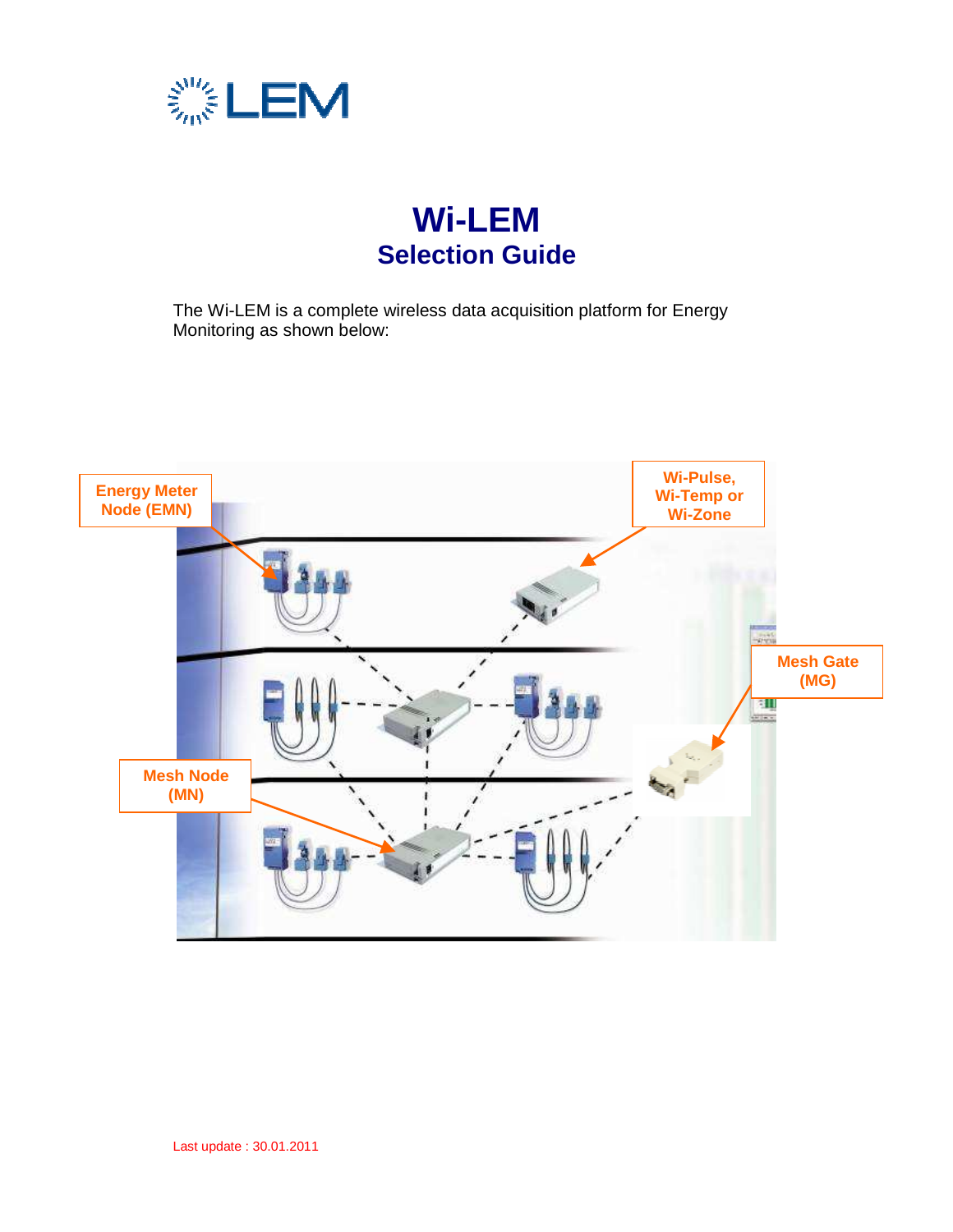

# **Energy Meter Node (EMN):**



with current transformers.

# **Voltage: 300 VAC (L1 to Neutral)**

|                              |                                                                                         | <b>RATING</b>                      |                                     |
|------------------------------|-----------------------------------------------------------------------------------------|------------------------------------|-------------------------------------|
|                              |                                                                                         | <b>20A</b>                         | <b>100A</b>                         |
|                              | Wye - 4 wires<br>СТ1 СТ2 СТ3<br>O.<br>LOAD<br>⌒<br>ਨ<br>Õ<br>ტ<br>L3 L2 L1 N            | <b>EMN 20 W4</b><br>90.C7.17.600.0 | <b>EMN 100 W4</b><br>90.C7.34.600.0 |
|                              | Wye - 3 wires<br>CT1 CT2<br>LOAD<br>ਠ<br>ਨ<br>Φ<br>L2 L1 N                              | <b>EMN 20 W3</b><br>90.C7.17.500.0 | EMN 100 W3<br>90.C7.34.500.0        |
| <b>Network Configuration</b> | Wye - 2 wires<br>CT <sub>1</sub><br>LOAD<br>ਨ<br>ტ<br>$L1$ N                            | <b>EMN 20 W2</b><br>90.C7.17.400.0 | EMN 100 W2<br>90.C7.34.400.0        |
|                              | Wye - 3 x single phase<br>CT1 CT2 CT3<br>LOAD<br>Ò<br>Ò<br>ტ<br>L3 L2 L1 N              | <b>EMN 20 W0</b><br>90.C7.17.300.0 | <b>EMN 100 W0</b><br>90.C7.34.300.0 |
|                              | Delta - 3 wires<br>CT <sub>1</sub><br>CT <sub>3</sub><br>Э<br>LOAD<br>C.<br>⊃<br>O<br>O | <b>EMN 20 D3</b><br>90.C7.17.100.0 | EMN 100 D3<br>90.C7.34.100.0        |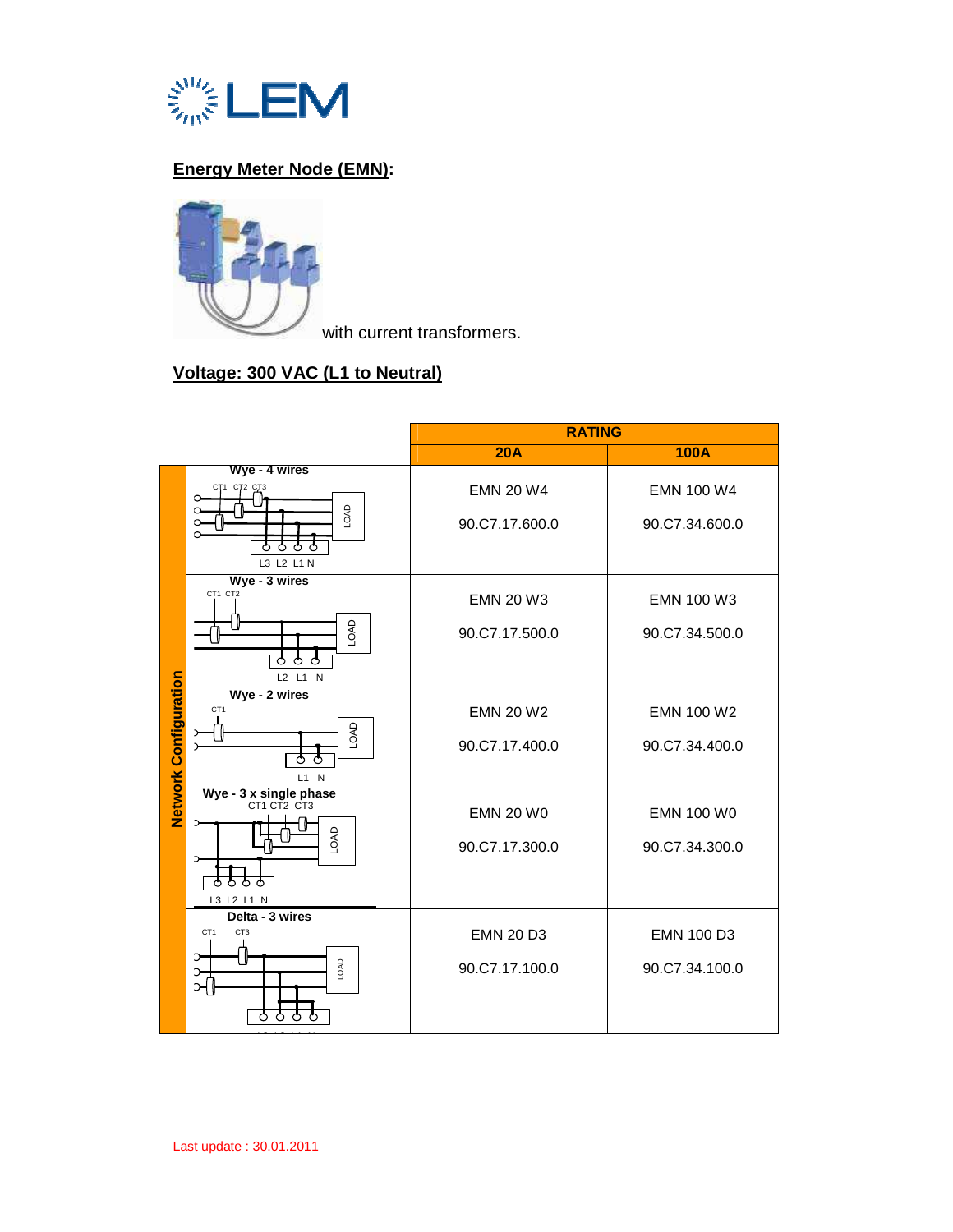

# **Voltage: 480 VAC (line to line)**

External 24VDC power supply





with Rogowski coil.

# **Voltage: 300 VAC (L1 to Neutral)**

|                |                                                                  | <b>RATING</b>                       |                                     |                               |                               |
|----------------|------------------------------------------------------------------|-------------------------------------|-------------------------------------|-------------------------------|-------------------------------|
|                |                                                                  | <b>200A</b>                         | 500A                                | <b>1000A</b>                  | 2000A                         |
| Configuration  | Wye - 4 wires<br><b>СТ1 СТ2 СТ3</b><br><b>DAD</b><br>Ô<br>◠<br>∩ | <b>EMN 200 W4</b><br>90.C7.44.600.0 | <b>EMN 500 W4</b><br>90.C7.50.600.0 | EMN 1000 W4<br>90.C7.60.600.0 | EMN 2000 W4<br>90.C7.69.600.0 |
|                | L3 L2 L1 N<br>Delta - 3 wires                                    |                                     |                                     |                               |                               |
|                | CT <sub>1</sub><br>CT <sub>3</sub>                               | <b>EMN 200 D3</b>                   | <b>EMN 500 D3</b>                   | EMN 1000 D3                   | EMN 2000 D3                   |
| <b>Network</b> | Э<br>LOAD<br>ઞ<br>₼<br>ൂ<br>்                                    | 90.C7.44.100.0                      | 90.C7.50.100.0                      | 90.C7.60.100.0                | 90.C7.69.100.0                |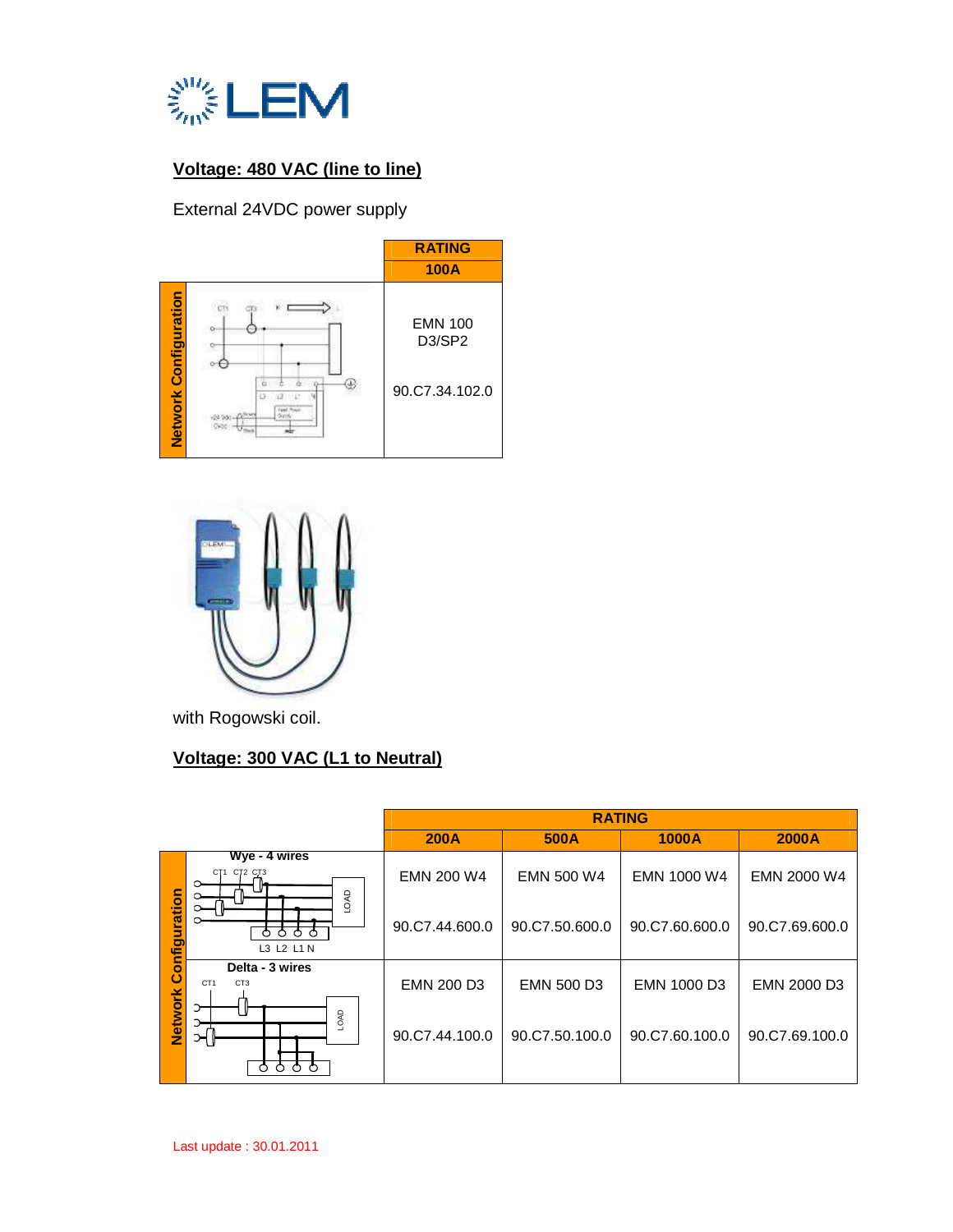

# **Voltage: 480 VAC (line to line)**

# External 24VDC power supply

|                |                                                                           | <b>RATING</b>                                     |                                                   |                                                    |                                                    |
|----------------|---------------------------------------------------------------------------|---------------------------------------------------|---------------------------------------------------|----------------------------------------------------|----------------------------------------------------|
|                |                                                                           | <b>200A</b>                                       | 500A                                              | <b>1000A</b>                                       | 2000A                                              |
| Configuration  | , es<br>$\mathbb{Q}^{\oplus r}$<br>$\sim$<br>$\circ \Theta$               | <b>EMN 200</b><br>D <sub>3</sub> /SP <sub>2</sub> | <b>EMN 500</b><br>D <sub>3</sub> /SP <sub>2</sub> | <b>EMN 1000</b><br>D <sub>3</sub> /SP <sub>2</sub> | <b>EMN 2000</b><br>D <sub>3</sub> /SP <sub>2</sub> |
| <b>Network</b> | ⊕                                                                         | 90.C7.44.102.0                                    | 90.C7.50.102.0                                    | 90.C7.60.102.0                                     | 90.C7.69.102.0                                     |
|                | Famil Picauli<br>Guido<br>22-200 FROM<br>0000<br>$\overline{\mathcal{F}}$ | (On request)                                      |                                                   | (On request)                                       |                                                    |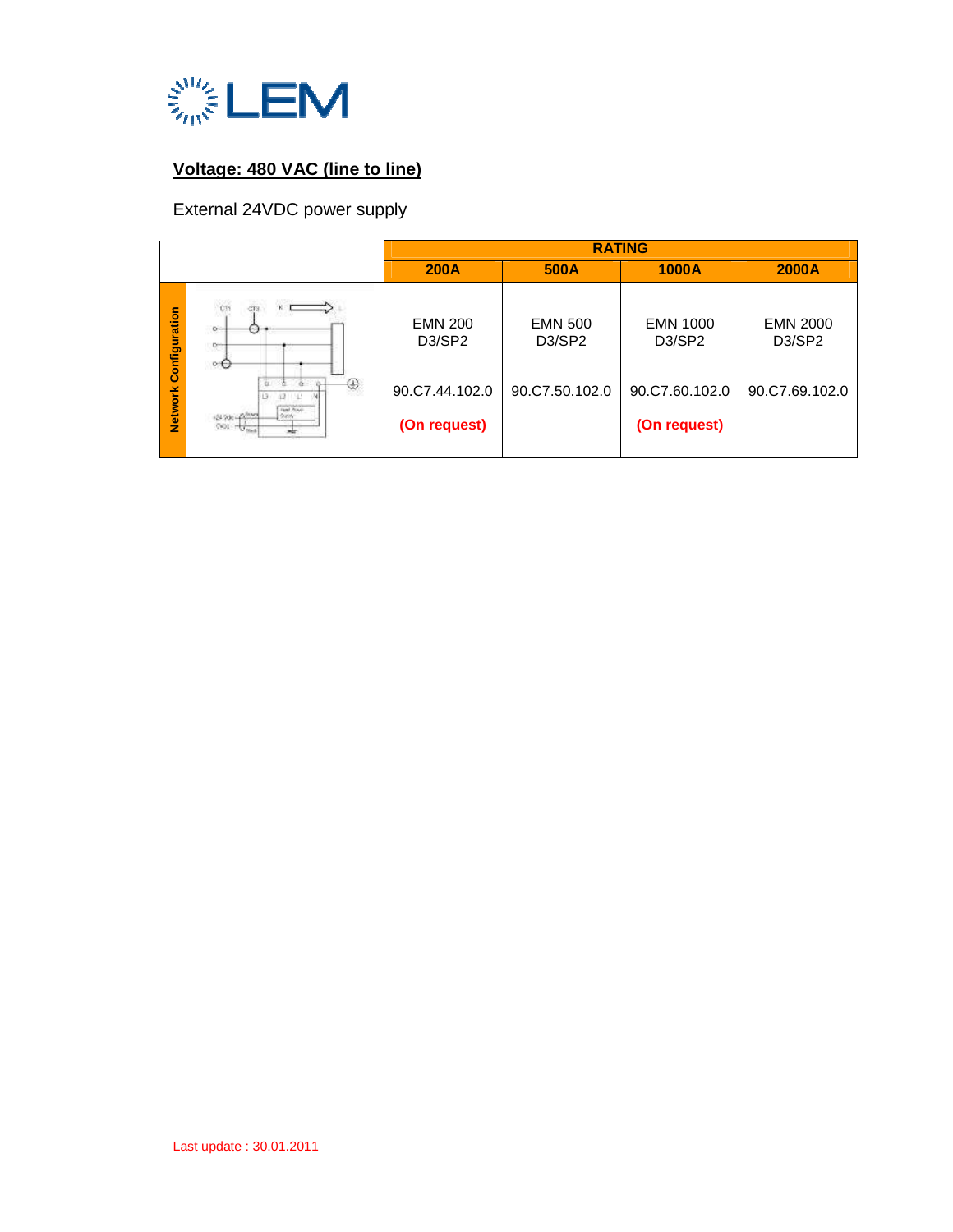

#### **Mesh Gate:**

The Mesh Gate reference is changing according to the maximum number of EMN managed and the RF power.

Long Range (**L**): RF power 10 mW

| <b>Reference Name</b>      | <b>Description</b>           | <b>LEM</b> code |
|----------------------------|------------------------------|-----------------|
| MESH GATE 6424 10L ID 170  | Maximum number of Nodes: 10  | 90.D2.98.043.0  |
| MESH GATE 6424 100L ID 200 | Maximum number of Nodes: 100 | 90.D2.98.044.0  |
| MESH GATE 6424 200L ID 220 | Maximum number of Nodes: 200 | 90.D2.98.045.0  |

Extra Long Range (**XL**): RF Power 100 mW **(only for US & Europe)**

| <b>Reference Name</b>       | <b>Description</b>           | <b>LEM</b> code |
|-----------------------------|------------------------------|-----------------|
| MESH GATE 6424 10XL ID 170  | Maximum number of Nodes: 10  | 90.D2.98.040.0  |
| MESH GATE 6424 100XL ID 200 | Maximum number of Nodes: 100 | 90.D2.98.041.0  |
| MESH GATE 6424 200XL ID 220 | Maximum number of Nodes: 200 | 90.D2.98.042.0  |

#### **Mesh Node:**

Long Range (**L**): RF power 10 mW

| <b>Reference Name</b> | <b>Description</b>   | <b>LEM</b> code |
|-----------------------|----------------------|-----------------|
| MESH NODE L           | Mesh Node Long Range | 90.D2.98.032.0  |

Extra Long Range (**XL**): RF Power 60 mW **(only for US & Europe)**

| <b>Reference Name</b> | <b>Description</b>         | <b>LEM</b> code |
|-----------------------|----------------------------|-----------------|
| MESH NODE XL          | Mesh Node Extra Long Range | 90 D2.98 033 0  |

**Wi-Pulse:**

Long Range (**L**): RF power 10 mW

| <b>Reference Name</b> | <b>Description</b>       | <b>LEM</b> code |
|-----------------------|--------------------------|-----------------|
| Wi-Pulse L            | Pulse Counter Long Range | 90.D2.98.034.0  |

Extra Long Range (**XL**): RF Power 60 mW **(only for US & Europe)**

| <b>Reference Name</b> | <b>Description</b>             | <b>LEM</b> code |
|-----------------------|--------------------------------|-----------------|
| Wi-Pulse XL           | Pulse Counter Extra Long Range | 90.D2.98.035.0  |

#### **Wi-Zone:**

Last update : 30.01.2011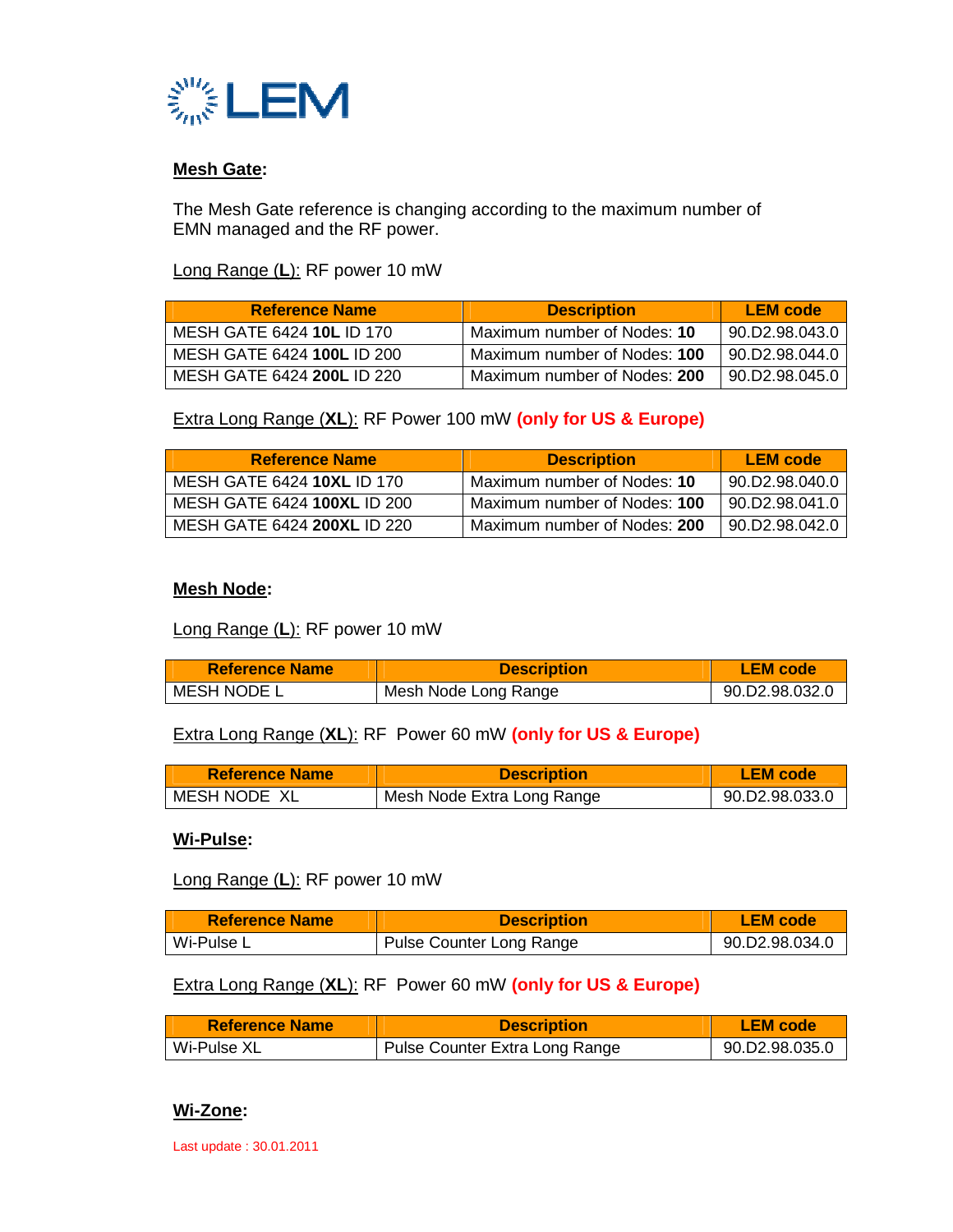

## Long Range (**L**): RF power 10 mW

| <b>Reference Name</b> | <b>Description</b>                | <b>LEM</b> code |
|-----------------------|-----------------------------------|-----------------|
| Wi-Zone L             | Temperature & Humidity Long Range | 90 D2.98.036.0  |

## Extra Long Range (**XL**): RF Power 60 mW **(only for US & Europe)**

| <b>Reference Name</b> | <b>Description</b>                      | <b>LEM</b> code        |
|-----------------------|-----------------------------------------|------------------------|
| Wi-Zone XL            | Temperature & Humidity Extra Long Range | $\vert$ 90.D2.98.037.0 |

#### **Wi-Temp:**

## Long Range (**L**): RF power 10 mW

| <b>Reference Name</b> | <b>Description</b>                            | <b>LEM</b> code |
|-----------------------|-----------------------------------------------|-----------------|
| Wi-Temp L             | 2 Thermistors Temperature Probe Long<br>Range | 90.D2.98.038.0  |

## Extra Long Range (**XL**): RF Power 60 mW **(only for US & Europe)**

| <b>Reference Name</b> | <b>Description</b>                                  | <b>LEM</b> code |
|-----------------------|-----------------------------------------------------|-----------------|
| Wi-Temp XL            | 2 Thermistors Temperature Probe Extra<br>Long Range | 90.D2.98.039.0  |

#### **Accessories:**

| <b>Reference Name</b>            | <b>Description</b>                                            | <b>LEM</b> code |
|----------------------------------|---------------------------------------------------------------|-----------------|
| <b>AC Adaptor EU/SP1</b>         | AC power supply (Mesh Gate and Mesh<br>Node) for Europe       | 90.D2.98.046.0  |
| AC Adaptor US, JP/SP1            | AC power supply (Mesh Gate and Mesh<br>Node) for US and Japan | 90.D2.98.047.0  |
| <b>AC Adaptor UK/SP1</b>         | AC power supply (Mesh Gate and Mesh<br>Node) for UK           | 90.D2.98.048.0  |
| <b>CD- R Installation Wi-LEM</b> | CD-ROM including EMN Monitor +<br>Meshscape Monitor.          | 90.D2.98.007.0  |